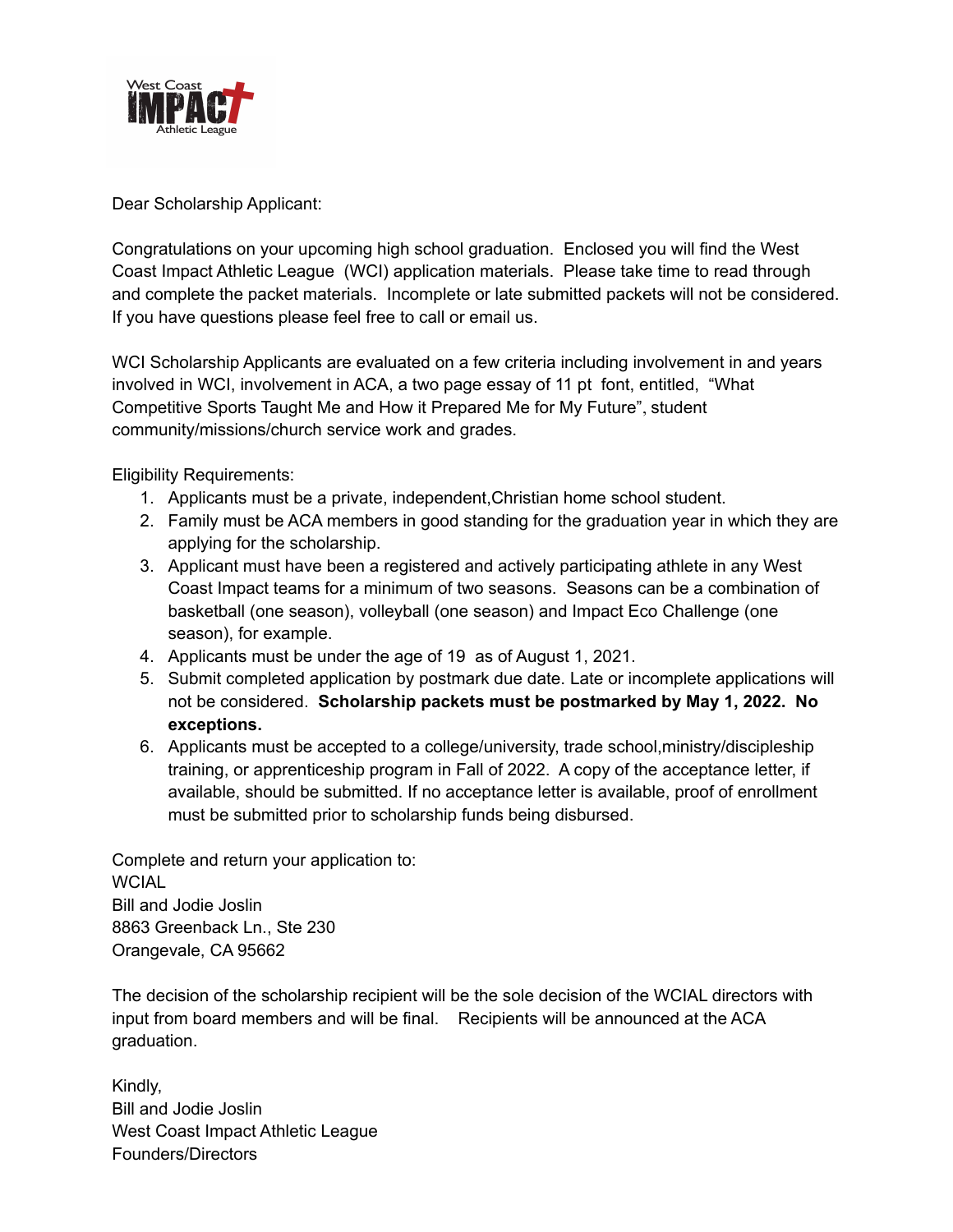**Scholarship Application**



| <b>Full name of Student:</b>                                                      |                                                                                          |
|-----------------------------------------------------------------------------------|------------------------------------------------------------------------------------------|
|                                                                                   | <b>Gender: M</b><br>$\mathbf F$                                                          |
|                                                                                   |                                                                                          |
| <b>Street address:</b>                                                            |                                                                                          |
| City, State, & ZIP:                                                               |                                                                                          |
| <b>E-Mail Address:</b>                                                            |                                                                                          |
| Name of parents or legal guardians:                                               |                                                                                          |
|                                                                                   | First year participating in WCI: ___________ How many seasons did you participate?       |
|                                                                                   |                                                                                          |
|                                                                                   | Number of years home schooled: __________ Other schools attended (Please include dates): |
| Are you involved in a charter school or public school ISP? Yes_________ No_______ |                                                                                          |
| What post secondary school or apprenticeship program you will attend              |                                                                                          |
| Intended major or career:                                                         |                                                                                          |

 $\mathcal{L}_\mathcal{L} = \{ \mathcal{L}_\mathcal{L} = \{ \mathcal{L}_\mathcal{L} = \{ \mathcal{L}_\mathcal{L} = \{ \mathcal{L}_\mathcal{L} = \{ \mathcal{L}_\mathcal{L} = \{ \mathcal{L}_\mathcal{L} = \{ \mathcal{L}_\mathcal{L} = \{ \mathcal{L}_\mathcal{L} = \{ \mathcal{L}_\mathcal{L} = \{ \mathcal{L}_\mathcal{L} = \{ \mathcal{L}_\mathcal{L} = \{ \mathcal{L}_\mathcal{L} = \{ \mathcal{L}_\mathcal{L} = \{ \mathcal{L}_\mathcal{$